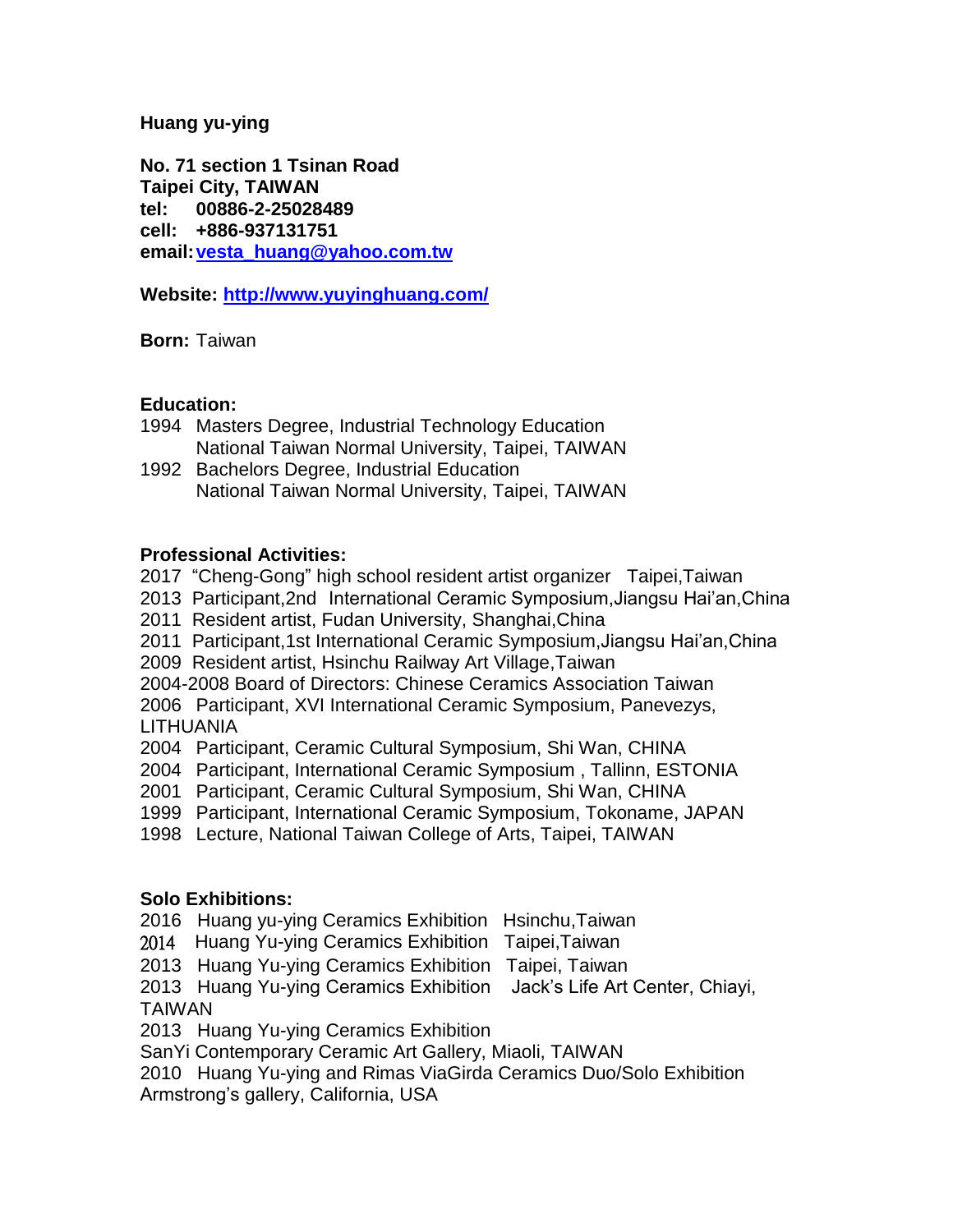- 2008 When East Meets West: Huang Yu-ying and Rimas ViaGirda Duo/Solo Exhibition Gallery at Art Support Association, Shanghai, China
- 2007 East and/or West : Duo/Solo Exhibition
- Gallery at Art Support Association, Taipei, TAIWAN
- 2004 Gallery at DAYEH Takashimaya Department, Taipei, TAIWAN
- 2003 Gallery at Art-Support Association, Taipei, TAIWAN
- 2002 Art Gallery Yingge, Taipei, TAIWAN
- 2000 Art Gallery Yingge, Taipei, TAIWAN
- 1999 SanYi Contemporary Ceramic Art Gallery, Miaoli,TAIWAN
- 1998 Taipei County Culture Center, Taipei, TAIWAN
- 1996 American Culture Center, Taipei, TAIWAN

## **Selected Group Exhibitions:**

| 2017       | <b>Glass and Ceramic Art Exhibition</b>                           | Yiggle, TAIWAN                |
|------------|-------------------------------------------------------------------|-------------------------------|
| 2017       | "After the first" ceramic artist exhibition                       | Taipei, TAIWAN                |
| 2016       | Internation Chawan exhibition                                     | Miaoli, TAIWAN                |
| 2016       | "Self-build of clay & Trail of glaze" Exhibition                  | Taipei, TAIWAN                |
| 2016       | Cross - strait ceramists exhibition                               | Buddha Art Museum, TAIWAN     |
| 2015       | Cross - strait ceramists exhibition                               | Shou'an Temple hanghai, CHINA |
| 2015       | Internation Chawan exhibition                                     | Hemiksem, Belgium             |
| 2015       | <b>Tea Pots Exhibition</b>                                        | Jingdezhen, CHINA             |
| 2014       | ceramic exhibition                                                | Dublin, IRISH                 |
| 2014       | <b>China Arts and Crafts Exhibition</b>                           | Louvre, FRANCE                |
| 2014       | <b>Ceramics Group Exhibition</b>                                  | Taipei, TAIWAN                |
| 2013       | Internation Chawan exhibition                                     | Kaohsiung, Taiwan             |
| 2013       | New Taipei City Artists Grand Exhibition                          | Yingge, TAIWAN                |
| 2013       | <b>Cross-Strait Ceramics Exhibition</b>                           | Jiangsu, CHINA                |
| 2013       | <b>International Tea Bowl Exhibition</b>                          | Kaohsiung, TAIWAN             |
| 2013       | Wood-fired Art, Life, and Aesthetics Exhibition                   | Taipei, TAIWAN                |
| 2012       | "Come, Be My Guest": Ceramics Exhibition                          | Yingge, TAIWAN                |
| 2012       | <b>Wood-fired Ceramics Group Exhibition</b>                       | Taipei, TAIWAN                |
| 2011       | New Taipei City Artists Grand Exhibition                          | Yingge, TAIWAN                |
| 2010       | <b>Taipei County Artists Grand Exhibition</b>                     | Yingge, TAIWAN                |
| 2010       | <b>Asia Ceramics Exhibition</b>                                   | Taipei, TAIWAN                |
| 2009       | <b>Taipei County Artists Grand Exhibition</b>                     | Yingge, TAIWAN                |
| 2009       | Jingdezhen, Taipei, and Kaohsiung: Cross-Strait Designer Ceramics |                               |
| Exhibition |                                                                   | Taipei, TAIWAN                |
| 2008       | <b>Gallery at Art Support Association</b>                         | Shanghai, CHINA               |
| 2006       | Gallery at Art Support Association                                | Taipei, TAIWAN                |
| 2005       | <b>Taipei Story House</b>                                         | Taipei, TAIWAN                |
| 2005       | <b>Art Gallery</b>                                                | Kaoyuan, TAIWAN               |
| 2005       | <b>Gallery at Art Support Association</b>                         | Taipei, TAIWAN                |
| 2004       | <b>Taipei Station</b>                                             | Taipei, TAIWAN                |
| 2004       | <b>Art Gallery</b>                                                | Yingge, TAIWAN                |
| 2002       | Shui-Li Snake Kiln Ceramics Cultural Park                         | Nantou, TAIWAN                |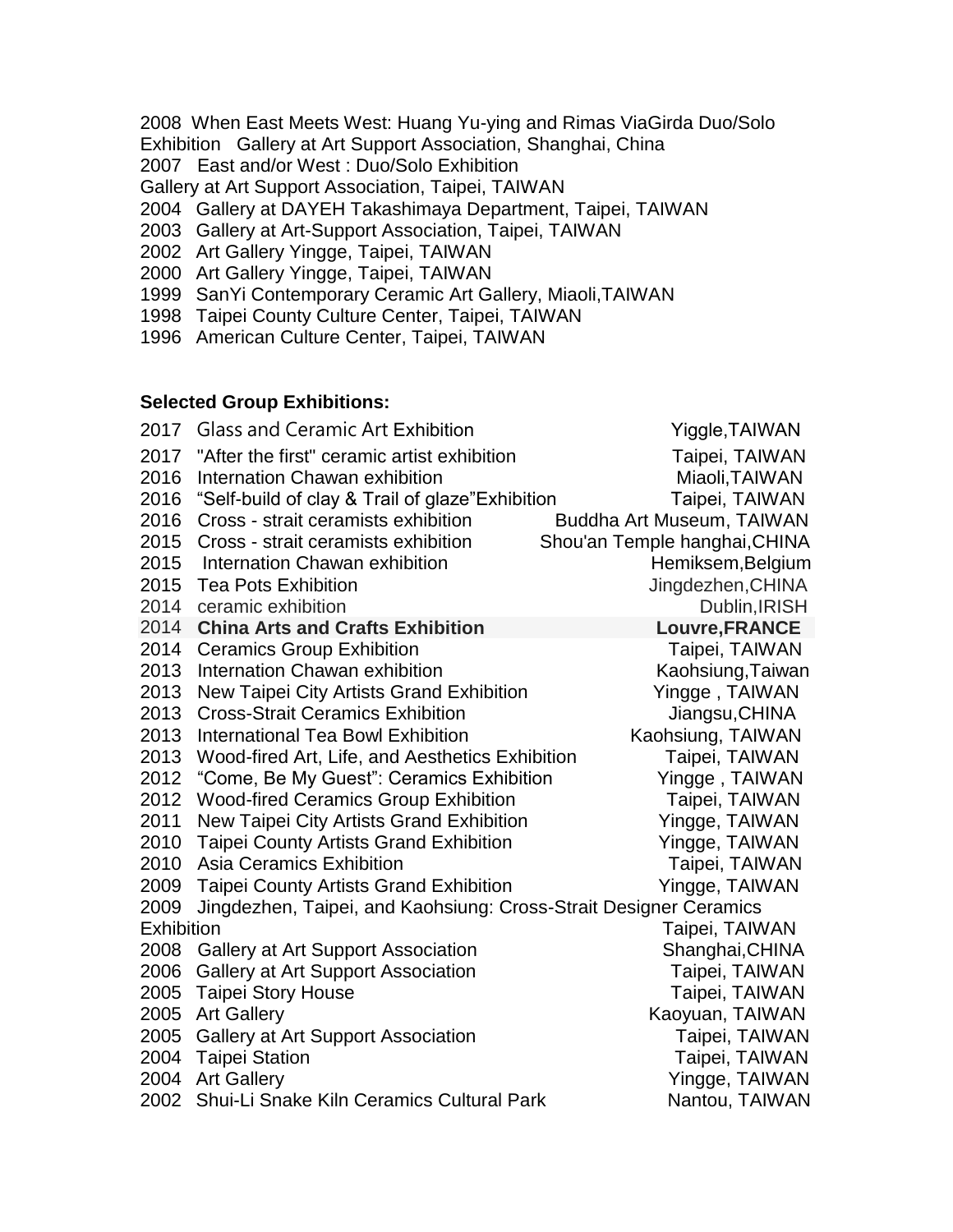- 2001 Yingge Ceramic Museum Taipei, TAIWAN
- 2000 Yingge Ceramic Museum **Taipei**, TAIWAN
- 1999 Cera Art Gallery Tokoname, JAPAN
- 1999 National Museum of Chinese History **Example 20 Fig. 2** Beijing, CHINA
- 1999 Art Gallery at CKK Airport Taoyuan, TAIWAN
- 1999 Kaoshung Culture Center **Kaoshung, TAIWAN**
- 1999 Tainan Culture Center Tainan, TAIWAN
- 1998 Ceramic Culture Center Taichung, TAIWAN
- 1996 National Chiang Kai Shek Art Gallery Taipei, TAIWAN
- 1996 Art Gallery at Howard Hotel, Taipei, TAIWAN
- 1996 Tustin Renaissance Gallery, Tustin, California, USA

**Awards:**

- 2013Finalist: The sixth Gold Ceramic Pot Award
- 2012 Finalist: The Fifth Gold Ceramic Pot Award
- 2011 Finalist: The Fourth Gold Ceramic Pot Award
- 2010 Finalist: The Third Gold Ceramic Pot Award
- 2009 Finalist: The Second Gold Ceramic Pot Award
- 2009 Classic Souvenir Special Mention: Hualien County Tourism Souvenir Creativity Contest
- 2007 Finalist: The Fifth Taipei Ceramics Award
- 2006 Finalist work The Fifth Taipei Ceramics Awards
- 2004 Finalist work: First Taiwan Ceramics Biennale International Competition
- 2003 Finalist work: The Third Taipei Ceramics Awards
- 2000 Finalist work: The Sixth Taiwan Gold Ceramics Award
- 1998 Bronze Prize: The Third Yingge Ceramics Award
- 1997 Finalist work: National Taiwan Ceramics Exhibition
- 1996 Finalist work: The Fifth Taiwan Gold Ceramics Award
- 1996 Finalist work: The First National Taiwan Ceramics Exhibition
- 1995 Merit Prize: The Fourth Taiwan Gold Ceramics Award
- 1995 Finalist work: The Fourth Japan International Ceramics Exhibition
- 1995 Finalist work: The Sixth Ceramics Bienalle Competition
- 1995 Grand Prize: The Twenty-second Taipei Arts exhibition
- 1994 Finalist work: Chai Yi Arts exhibition
- 1993 Merit Prize: The Third Taiwan Gold Ceramics Awards
- 1992 Finalist work: Chai Yi Arts Exhibition

## **Public Collections:**

Buddha Art Museu, Kaohsiung, Taiwan Shou'an Temple Shanghai,China Chester Beatty Library, Dublin, Irish

American Contemporary Ceramic Museum,American